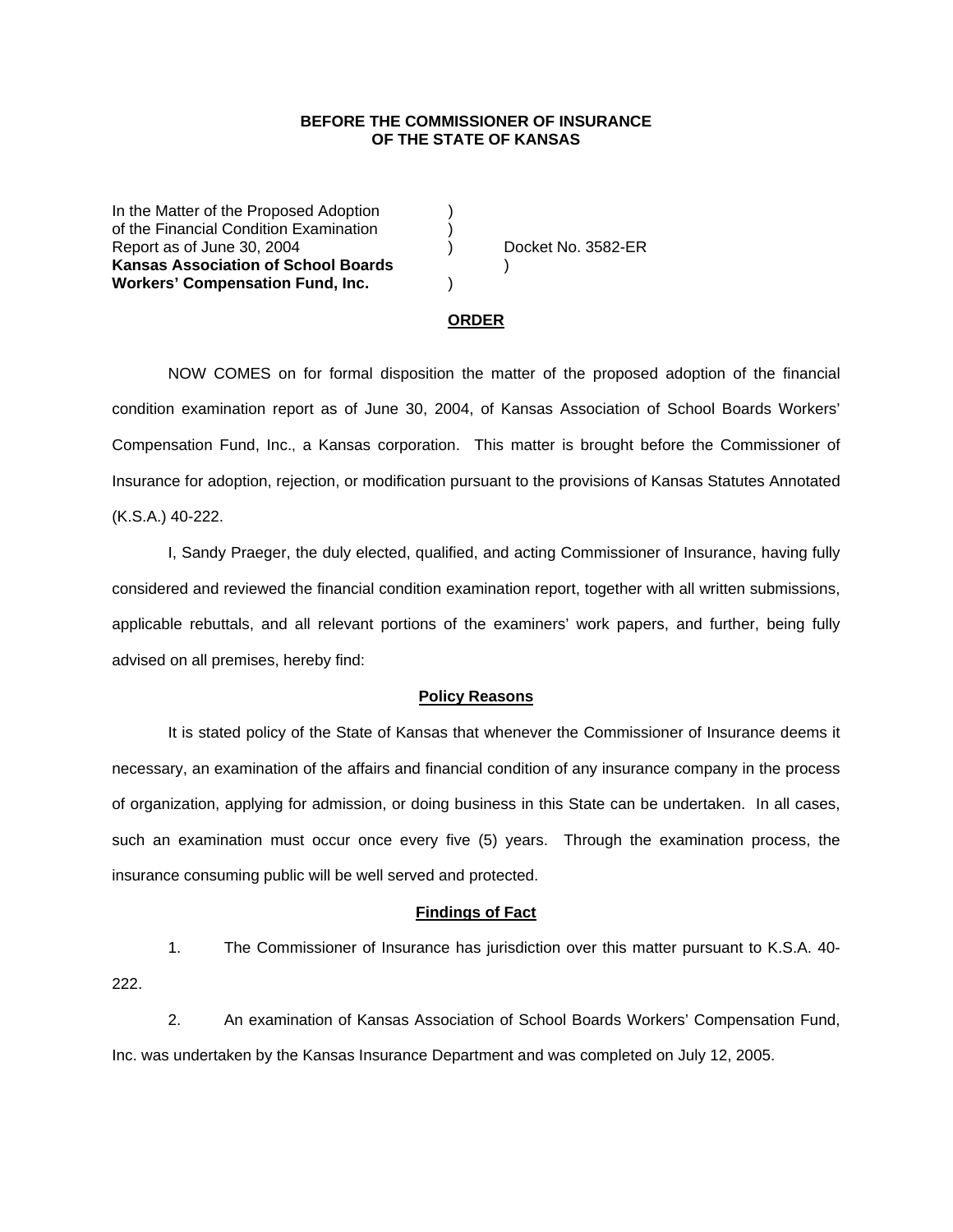3. The examiner-in-charge tendered and filed with the Kansas Insurance Department a verified written report of the examination within thirty (30) days following completion of the examination, to wit; July 12, 2005.

 4. Following receipt of the verified report, the Kansas Insurance Department transmitted the report to Kansas Association of School Boards Workers' Compensation Fund, Inc. on July 18, 2006, with a duly executed notice advising the company of its opportunity to prepare and submit to the Kansas Insurance Department a written submission or rebuttal with respect to any and all matters contained in the report. Kansas Association of School Boards Workers' Compensation Fund, Inc. was further advised that any written submission or rebuttal needed to be filed with the Kansas Insurance Department no later than thirty (30) days after receipt of the verified report.

 5. Kansas Association of School Boards Workers' Compensation Fund, Inc. filed a written acceptance of the verified report on September 15, 2006.

6. Based upon the written submission tendered by Kansas Association of School Boards Workers' Compensation Fund, Inc., the company took no exceptions to matters contained in the verified report.

 7. Within thirty (30) days of the end of the time period allowed for written submission or rebuttal, the Commissioner of Insurance fully reviewed the report, together with all written submissions and rebuttals provided by Kansas Association of School Boards Workers' Compensation Fund, Inc. The Commissioner of Insurance further reviewed all relevant workpapers.

 8. No other written submissions or rebuttals were submitted by Kansas Association of School Boards Workers' Compensation Fund, Inc.

## **Conclusion of Law**

9. K.S.A. 40-222(k)(2) provides:

"Within 30 days of the end of the period allowed for the receipt of written submissions or rebuttals, the commissioner shall fully consider and review the report, together with any written submissions or rebuttals and any relevant portions of the examiners workpapers and enter an order:

(A) Adopting the examination report as filed or with modification or corrections. If the examination report reveals that the company is operating in violation of any law, regulation or prior order of the commissioner, the commissioner may order the company to take any action the commissioner considers necessary and appropriate to cure such violations; or